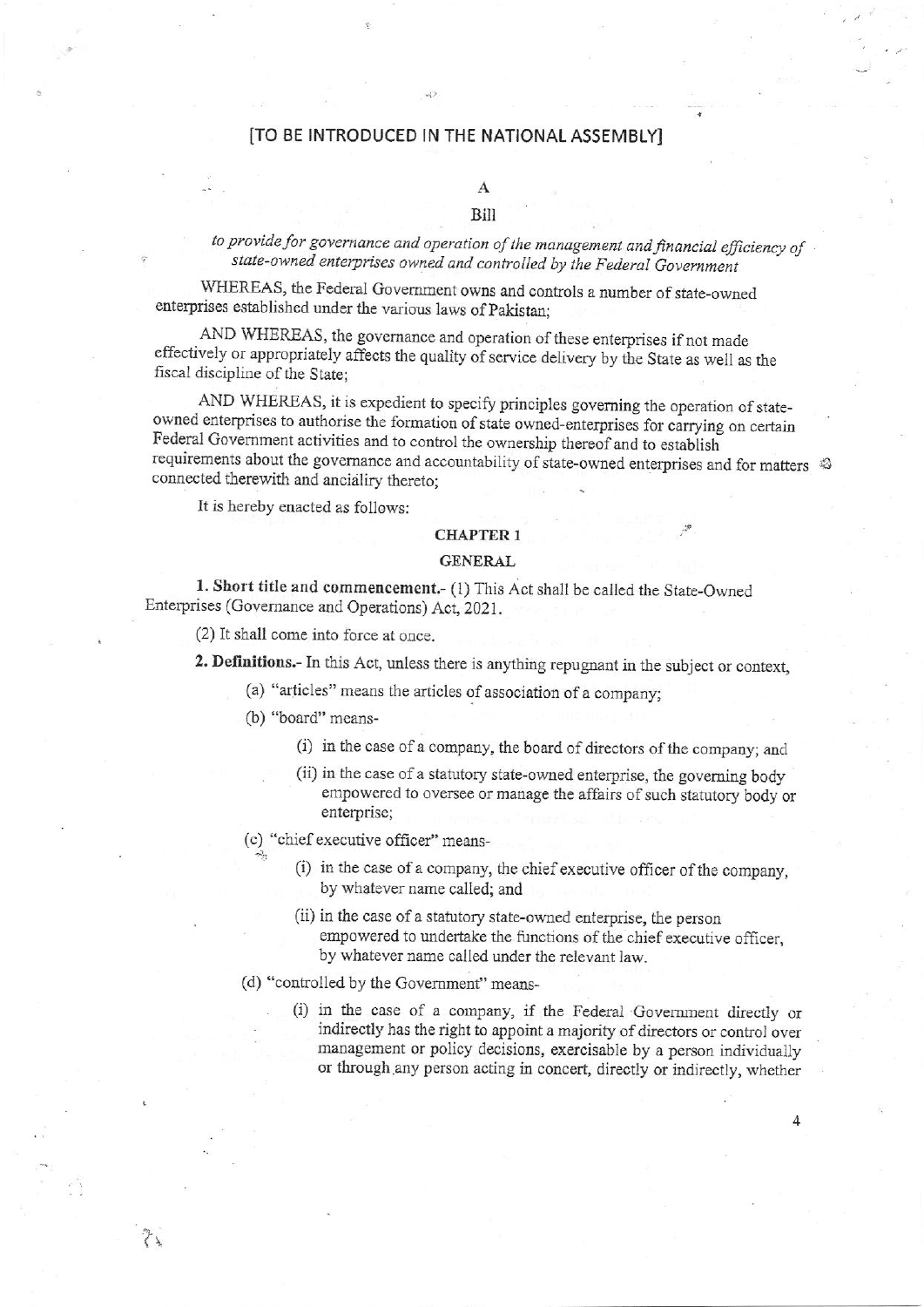by virtue of Federal Government shareholding, management right, shareholders agreement, voting agreement or otherwise;

- (ii) in the case of an entity created by an Act of the Majlis-e-Shoora, if the Federal Government has the power to appoint a majority of the persons who are directors of that entity or otherwise has the power to determine the outcome of decisions about the entity's management or financial and operating policies;
- (e) "commercial state-owned enterprise" means-
	- (i) a state-owned enterprise established under the Companies Act, 2017 (XIX of 2017) other than companies licensed under section 42 thereof;  $\alpha$ <sup>r</sup>
	- (ii) a state-owned enterprise that generates the majority of its revenue from the sale of goods or services or a combination of goods and services on a commercial basis:
- (f) "company" means a company incorporated under the Companies Act, 2017 (XIX of 2017) which is a state-owned enterprise;
- $(g)$  "director" means-
	- (i) in the case of a company, a director appointed under the Companies Act, 2017 (XIX of 2017) and
	- (ii) in the case of a statutory state-owned enterprise, a member of the governing body designated under the applicable law;
- (h) "nominee director" means-
	- (i) a director who represents the Federal or Provincial Government; and
	- (ii) a director who representats another state-owned enterprise;
- (i) "independent director" means a director who is not an ex-officio director and is not disqualified under section 11;
- (i) "owned by the Federal Government" means-
	- (i) in the case of a company, an entity in which the Federal Government directly or indirectly holds fifty percent or more shareholding; and
	- (ii) in the case of a statutory state owned enterprise, an entity which has been established through an Act of the Majlis-e-Shoora;
- (k) "prescribed" means prescribed by rules made under this Act;
- (1) "public service obligation" means the specified service or activity referred to in a public service obligation agreement;
- (m) "public service obligation agreement" means an agreement referred to in Schedule-II between the Federal Government and a commercial state-owned enterprise for the undertaking of a public service obligation by the commercial state-owned enterprise;

 $\overline{2}$ 

5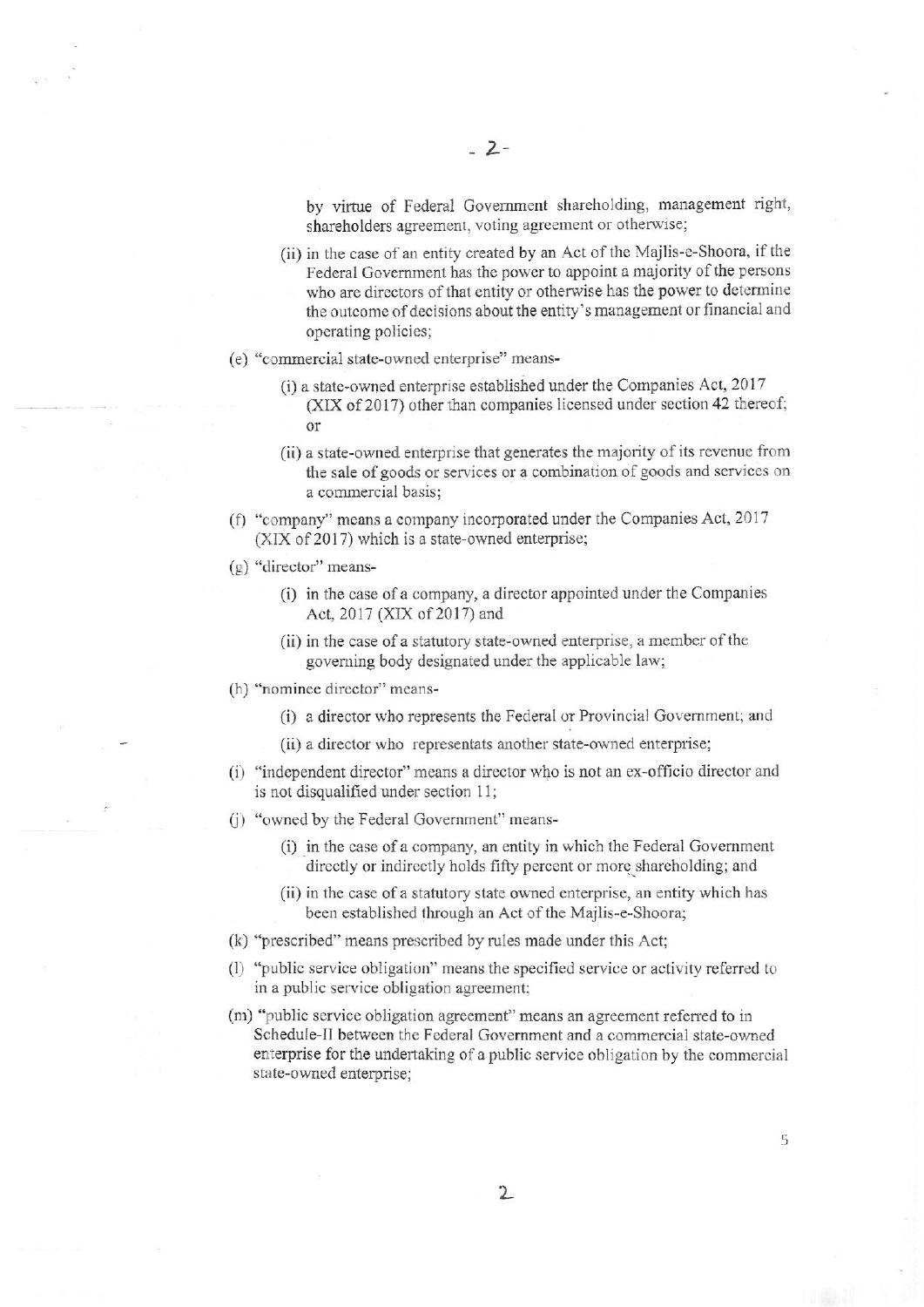- $-3-$
- (n) "Schedule" means Schedule made under this Act;
- (o) "state-owned enterprise" means a corporate body falling within the scope of section 2: and
- (p) "statutory state-owned enterprise" means a state-owned enterprise established under an Act of Parliament.

3. Scope and application.- (1) Notwithstanding anything contained in any other law for the time being in force, this Act shall have application to all public sector companies as defined in sub-section (54) of section 2 of the Companies Act, 2017 (XIX of 2017) and other corporate bodies which are owned and controlled by the Federal Government including those established under special enactments but shall not apply to-

- (a) regulatory bodies which are empowered to issue licences, grant tariffs or undertake investigations and inquiries with regard to non-compliance of their statutory functions and powers;
- (b) subject to sub-section (2), enterprises providing health and educational services and facilities: and
- (c) subject to the criteria laid down in the state-owned enterprise ownership and management policy, any state-owned enterprise specifically excluded from the complete or partial application of this Act by the Federal Government for reasons to be recorded and by notification in the official Gazette, provided that such exclusion does not undermine the objectives and principles of this Act.

(2) The application of this Act may be extended by the Federal Government either completely or partly to any entity specified in Schedule-I, including without limitation to entities which the Federal Government does not have ownership in but exercises control thereon:

Provided that the Federal Government shall have the power to amend Schedule-I;

#### **CHAPTER 2**

# STATE-OWNED ENTERPRISE MANAGEMENT POLICY AND PRINCIPLES

4. State-owned enterprise ownership and management policy.- (1) The Federal Government shall, at least once in every five years, prepare and prescribe a state-owned enterprise ownership and management policy for giving effect to the objectives of this Act, namely:-

- (a) that the shareholding responsibilities of the Federal Government with respect to its state owned enterprises are clarified;
- (b) that the Federal Government acts as an informed and active shareholder; and
- (c) that fiscal risks associated with state owned enterprises are effectively managed:

Provided that the first policy to be developed under this Act shall be notified no later than one year from the coming into effect of this Act:

Provided further that in the development of policies under this section, the Federal Government may seek input and assistance from the relevant stakeholders, including any regulatory body, as may be required.